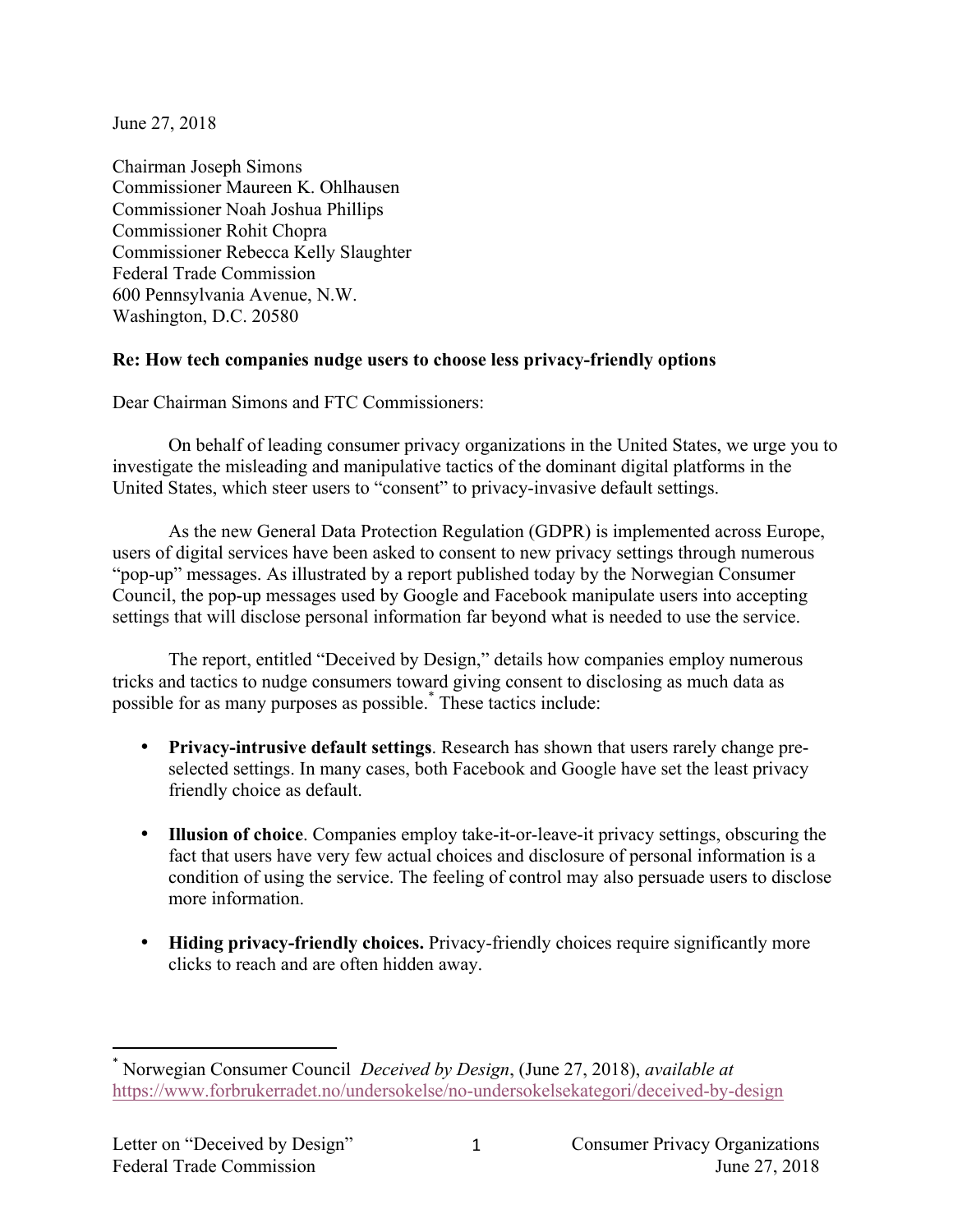• **Deceptive design choices.** The disclosure of personal data and the use of targeted advertising is often presented as beneficial through wording and design, often in combination with threats of lost functionality if users decline.

A key aim of GDPR is to protect the personal data of individuals and to strengthen individuals' control and rights over their data. Many companies have recently pledged to extend GDPR-level protections to individuals in the U.S. As the findings of the report make clear, however, the approach of Facebook and Google takes away agency from individuals, nudging them towards the most privacy-invasive options.

The practices highlighted in this report raise significant issues, including whether these companies are upholding their promises to comply with the GDPR, and whether these tactics constitute unfair and deceptive trade practices under Section 5 of the FTC Act. We have documented similar practices for the FTC in the past, most notably in the way that Facebook altered users' privacy settings and Google opted users into Buzz. In both cases, the FTC took action and found that these were unfair and deceptive trade practices.

The new report of the Norwegian Consumer Council calls into question these companies' compliance with the following provisions of GDPR:

- (1) *The data protection principles of transparency, purpose limitation and data minimization (Article 5 GDPR).* Individuals are not being given the full picture – notifications have been designed in such a way as to hide important information from them and nudge them to consent to the collection and use of as much data as possible for a wide range of purposes.
- (2) *The lawful basis for processing (Articles 6 and 9), and consent (Article 7).* Many of the prompts covered in the report appear to rely on consent as a legal basis for processing. However, the practices employed by these companies raise questions as to whether consent in this case can be considered informed and freely given.
- (3) *Data protection by design and by default (Article 25).* Contrary to the requirements of this principle, the design and operation of the "pop-ups" as described in the report make it difficult for individuals to protect their personal data, nudging them towards more data sharing and with (hidden) default settings being set to options that are not the most privacy friendly ones.

We hope that you will share our concerns about the practices highlighted in this report and urge you to investigate these issues more in depth. The report analyzes the practices of three of the world's largest technology companies, which process billions of people's data. There is the added risk that where these companies lead (or in this case fail to lead), others will follow.

Sincerely,

Marc Rotenberg, President Electronic Privacy Information Center

2